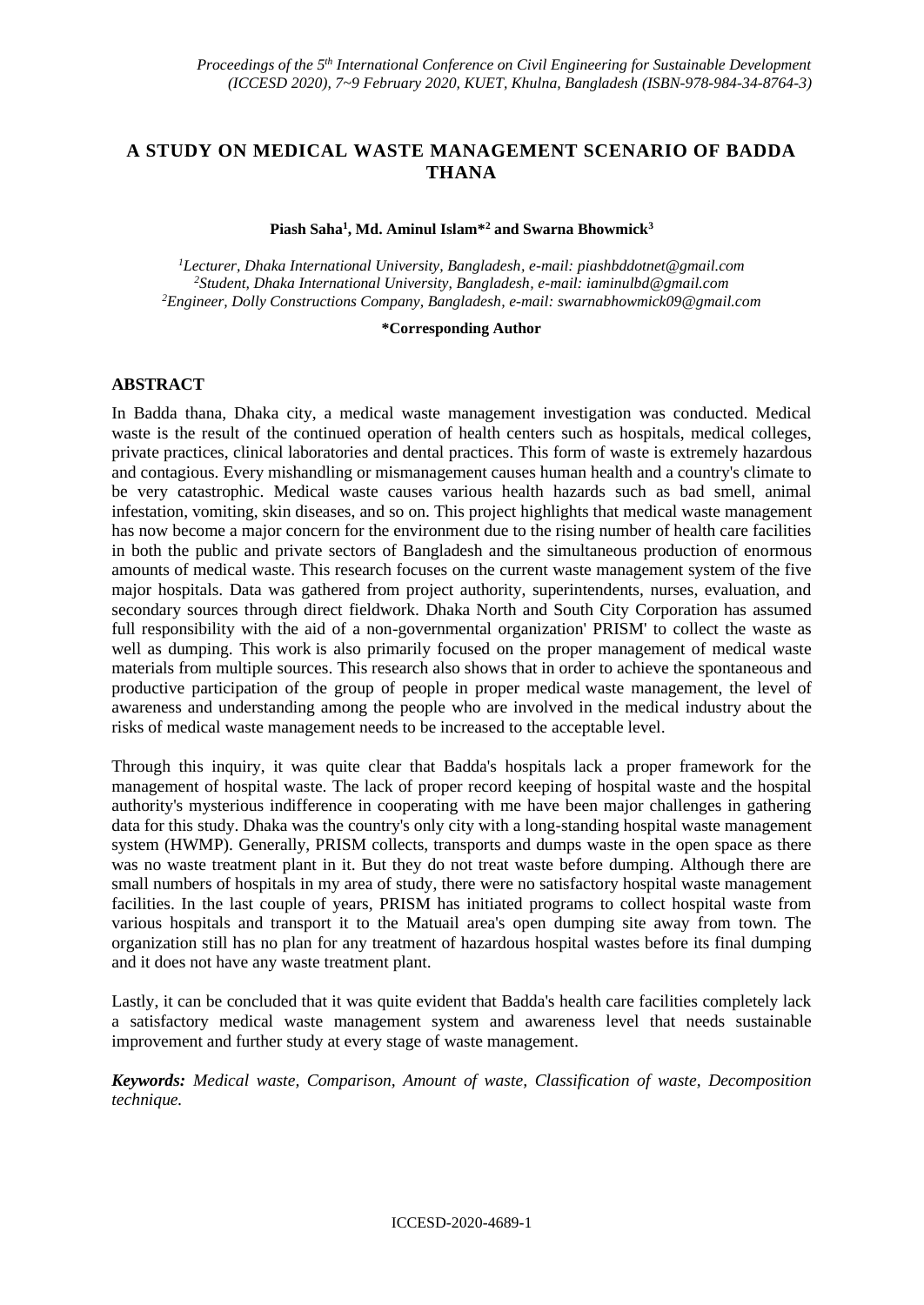*5 th International Conference on Civil Engineering for Sustainable Development (ICCESD 2020), Bangladesh*

# **1. INTRODUCTION**

Medical waste is extremely contagious and generates a significant environmental threat. The proper management system is necessary to ensure protection for the climate and wellbeing. According to the World Health Organization (WHO), approximately 85% of hospital waste is not dangerous or nonhazardous, 10% is contagious, and around 5% is non-infectious yet hazardous. Around 15 percent of hospital waste, for instance, is controlled as infectious waste in the US. In India, this could vary between 15 and 35% depending on the total quantity of waste generated (Chartier, 2014). In Pakistan, substantially 20% of medical discharge is considered to be potentially infectious or harmful (Agarwal, 1998). The total waste production in Dhaka is 3,500 metric tonnes per day, of which only 5.7% originates from a health care center (Nasima, 2000). Nearly 200 metric tonnes of hospital waste is created daily in the city of Dhaka, Bangladesh. Approximately 20% of this quantity is contagious. The study shows that hospital waste is not correctly and consistently handled except in a few private hospitals that isolate their contagious or infectious waste. It was found that many cleaners used needles, sterile bags, blood bags and test tubes for retail value and reuse. Decent hospital waste disposal is a recent phenomenon in Bangladesh, and the government of Bangladesh is working on developing a new and fresh solution to proper medical waste treatment. Farming, rural agriculture, scientific and medical Project (PRISM BANGLADESH FOUNDATION Bangladesh), a nationally recognized NGO in Bangladesh, has started to develop a low-cost hospital waste management facility in Dhaka City with monetary support from the Canadian International Development Agency (CIDA) (Hossain, Santhanam, Nik Norulaini, & Omar, 2011)

In the late 1990s and early 2000s, with the cooperation of City Corporation, some relevant authorities such as DGHS (Directorate General of Health Services) and in some major cities in Bangladesh such as Dhaka & Narayanganj, NGOs started working on hospital waste management (PRISM Bangladesh, 2018). A reliable local NGO in Bangladesh, PRISM is now collaborating to control hospital waste (Thesis & Rumi, 2014).

Hospital waste management systems in Bangladesh concentrated only on Dhaka and Narayanganj, the major city corporation. For the rest of Bangladesh's cities and towns, no significant attention was given to hospital waste treatment, and medical waste is processed and disposed of as solid household waste.

For recycling, industrial dumps and dumping grounds have often been used. They were found to be less concerned with proper medical waste disposal. According to the United States Health and Preventive Medicine Center of the Army (1995), medical waste must be segregated from a regular waste starting point of generation and continuing during storage, transportation and through to treatment point and ultimately waste disposal (Zhu, Asnani, Zurbrügg, Anapolsky, & Mani, 2008). Sadly, there is no formal form of treatment for medical waste in Bangladesh, and for natural degradation, most waste is dumped in open areas. In dealing with waste disposal and laboratory testing of infectious or dangerous materials, no safety measures are found (Bleckman & McLarney, 1985).

Hospital waste is created by hospitals, private practices, laboratories for pathology, clinics, testing centers, and other health centers and research facilities. These wastes include infectious, hazardous, radioactive and other general wastes. Hospital wastes are categorized according to their weight, density, and constituents. Here is a brief list of health care centers around Dhaka city in table 1.

### **Table 1:** Number of HCEs in the city of Dhaka (PRISM, 2013)

| <b>Types of HCE</b> | <b>DCC</b> North | DCC south | Total $(\% )$ |
|---------------------|------------------|-----------|---------------|
| <b>Hospitals</b>    | 85               | 89        | 174 (17)      |
| Clinics             | l 18             | 46        | 164(16)       |
| <b>Pathology</b>    | 143              | 66        | 209(21)       |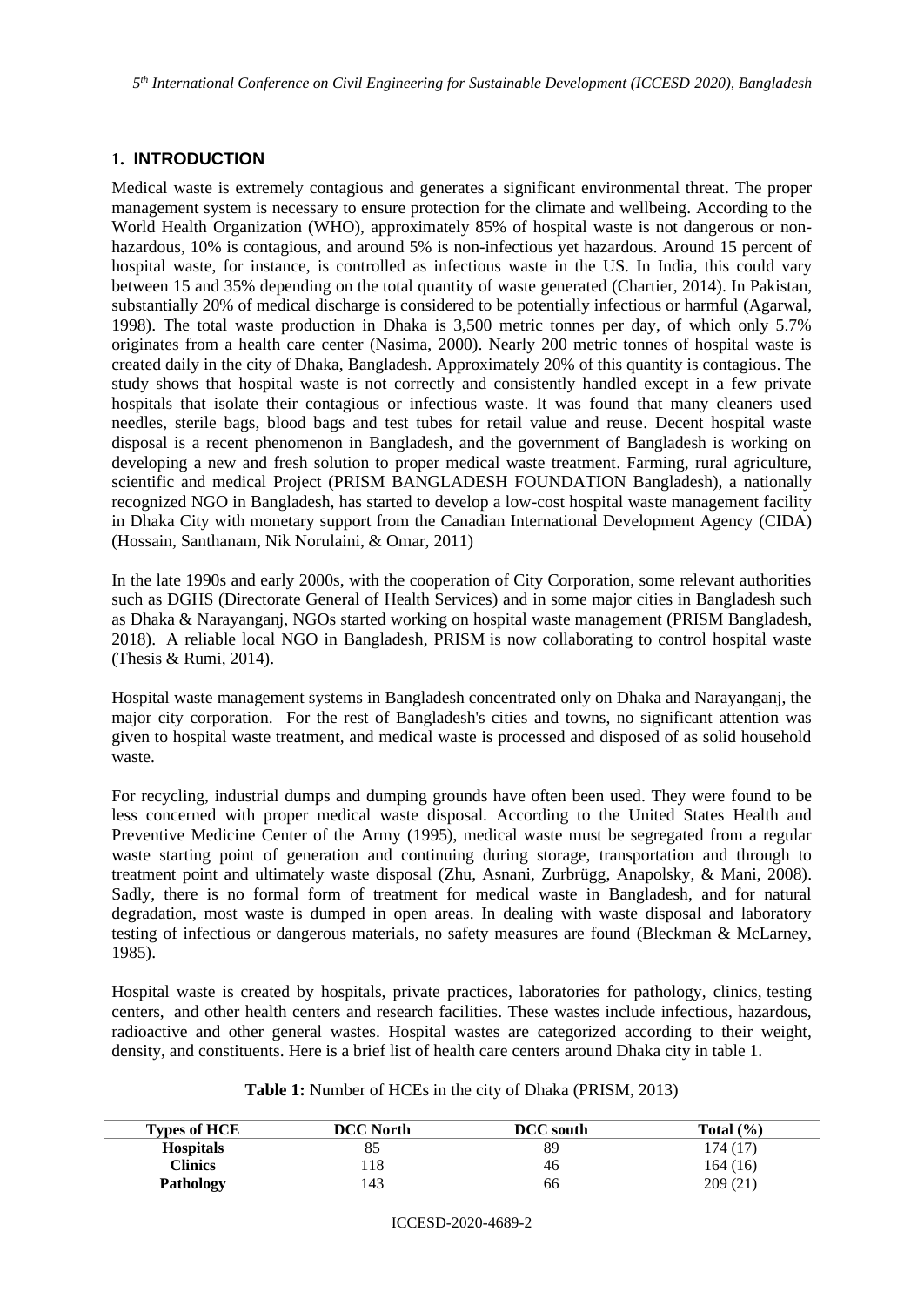| <b>Types of HCE</b>  | DCC North | <b>DCC</b> south | Total $(\% )$ |
|----------------------|-----------|------------------|---------------|
| <b>Dental Clinic</b> | 289       | 176              | 465 (46)      |
| Total                | 635       | 277<br>ັ         | 1012          |

## **1.1 Types of waste**

**Infectious waste:** Waste infected with blood and several other bodily fluids (e.g. discarded test samples), crops and supplies of laboratory-based pathogens (e.g. autopsy waste and laboratory-based infected species) or contamination from patients in insulation unit sand instruments (e.g. swabs, bandages, and disposable medical devices).

**Sharp waste:** syringes, needles, scalpels and blades that can be disposed of.

**Recycled waste:** waste not posing a specific biological, chemical, nuclear or physical risk and can be further used after proper disinfection.

# **2. METHODOLOGY**

After a review of the literature, the major difficulties regarding medical waste management that took place in Badda thana were gone through. Subsequent to that, six major hospitals in this region identified that were found to lead to medical waste. Their position, storage type, and building form are also listed for convenience as shown in Table 2. Data were collected over a total of 11 months via fieldwork for the study. Furthermore, the types of waste produced in different medicines and potential risks may emerge from them were found out. Next, a description of the existing management, color schemes and necessary materials used to manage the waste were done. Subsequently, the data were analyzed to resolve major concerns of waste treatment in healthcare centers. Finally, the fieldwork observations were compared with the PRISM foundation for the validity of the result. The hospital authority was not so friendly on some of the hospitals to work separately. For this reason, the survey team had to collaborate with the NGO to follow the same procedure of sorting wastes. We couldn't distinguish some other wastes because of our limitations.

| SL. No | <b>Name</b>               | Location     | <b>Story</b>   | <b>Single</b> | <b>Multi/Joint</b><br><b>Building</b> |
|--------|---------------------------|--------------|----------------|---------------|---------------------------------------|
|        | Ibn Sina Hospital         | Uttar Badda  |                |               |                                       |
| 2      | Prescription point        | Uttar Badda  |                |               |                                       |
| 3      | Sun Health Care           | Uttar Badda  |                |               |                                       |
| 4      | Surjer Hashi Clinic       | Middle Badda | $\overline{4}$ |               |                                       |
| 5      | <b>Labaid Diagnostics</b> | Merul Badda  | 8              |               |                                       |
| 6      | Asian Hospital            | Merul Badda  |                |               |                                       |

**Table 2:** Details of major six hospitals at Badda thana

### **3. ILLUSTRATIONS**

### **3.1 Waste generation rate in different hospitals**

This segment addresses the total medical waste created by Badda thana's selected medicines and hospitals. PRISM Bangladesh Foundation involves the collection and dumping of all waste from the medicines and hospitals selected. Data provided by PRISM was cross-checked and validated during fieldwork analysis where a similar procedure of collection of wastes has been followed. From Table 3, it is shown that as per PRISM the highest overall amount of waste produced in IbnSina Hospitals. The average daily production of this medication is 6.752 kg/day. But, as described in table 3 below from weekday production and Friday waste production which is 7.4 kg/day and 7.07 kg/day respectively, the values were a little larger from our fieldwork.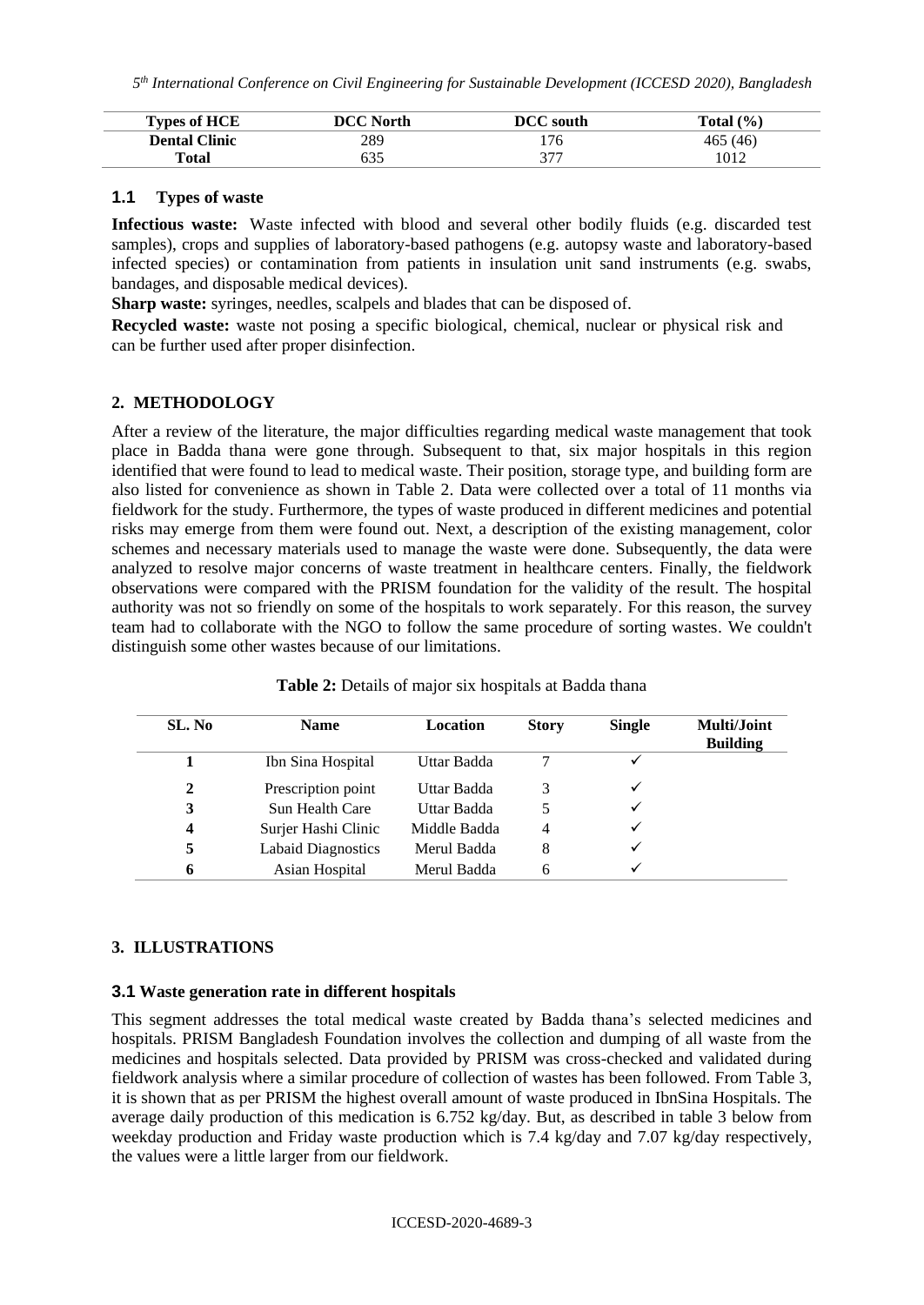| <b>Hospitals &amp; Medicals</b>   | No. of<br>beds | Daily<br><b>Production</b><br>(PRISM)<br>(kg/day) | Weekday<br><b>Production</b><br>(kg/day) | Friday<br><b>Production</b><br>(kg/day) | Average<br><b>Production</b><br>(kg/day) |
|-----------------------------------|----------------|---------------------------------------------------|------------------------------------------|-----------------------------------------|------------------------------------------|
| <b>Asian Hospital</b>             | 20             | 0.993                                             | 1.5                                      | 1.7                                     | 1.397                                    |
| <b>IbnSina Hospital</b>           | <b>NA</b>      | 6.752                                             | 7.4                                      | 7.07                                    | 7.074                                    |
| <b>Labaid Hospital</b>            | <b>NA</b>      | 1.883                                             | 2.3                                      | 2.605                                   | 2.26                                     |
| <b>PrescriptionPoint Hospital</b> | <b>NA</b>      | 0.922                                             | 1.60                                     | 1.825                                   | 1.449                                    |
| <b>Sunhealth Hospital</b>         | <b>NA</b>      | 0.888                                             | 1.5                                      | 1.70                                    | 1.363                                    |
| Surjerhashi Hospital              | 20             | 0.990                                             | 1.85                                     | 1.99                                    | 1.61                                     |

**Table 3:** Estimated medical waste production by the selected hospitals in Badda thana



**Figure 1:** Average everyday waste generation per bed in different hospitals and medicals

The total average waste resulting from different medicines per bed in a day was estimated according to the bar diagram above. Waste amounts in Asian Hospital, Ibnsina Hospital, Labaid Hospital, Prescription Point Hospital, Sun Health Hospital, and Surjerhashi Hospitals were 1.397 kg, 7.074 kg, 2.260 kg, 1.449kg, 1.363 kg, 1.610 kg per bed per day.

Separate containers were used to store medical waste, and varying types of wastes are handled by the medical authority using color code. Under the medical authority, there were some workers works to collect the waste from the wards to the primary processing center.

# **3.2 Quantity of different categories of waste generated**

Asian Hospital is one of Badda's oldest private medical. This number of beds is 20. The patient is more crowded than the hospital's capacity. The authority is using separate plastic containers to store waste in addition to any wards. Some workers are working here to move the waste from this container to the temporary storage building behind the site.

The temporary storage building is a space designed specifically for storing waste. It can not render an odor to its surroundings by storing medical waste in this space. In this medication, according to PRISM, the average total waste generated was 0.993 kg/day. We then separately did the sorting and compared with the result PRISM for the validity of their program. In most cases, they were right, with a slight decrease in value. This may happen because they got a very short period of time for sorting and human errors can easily occur while counting.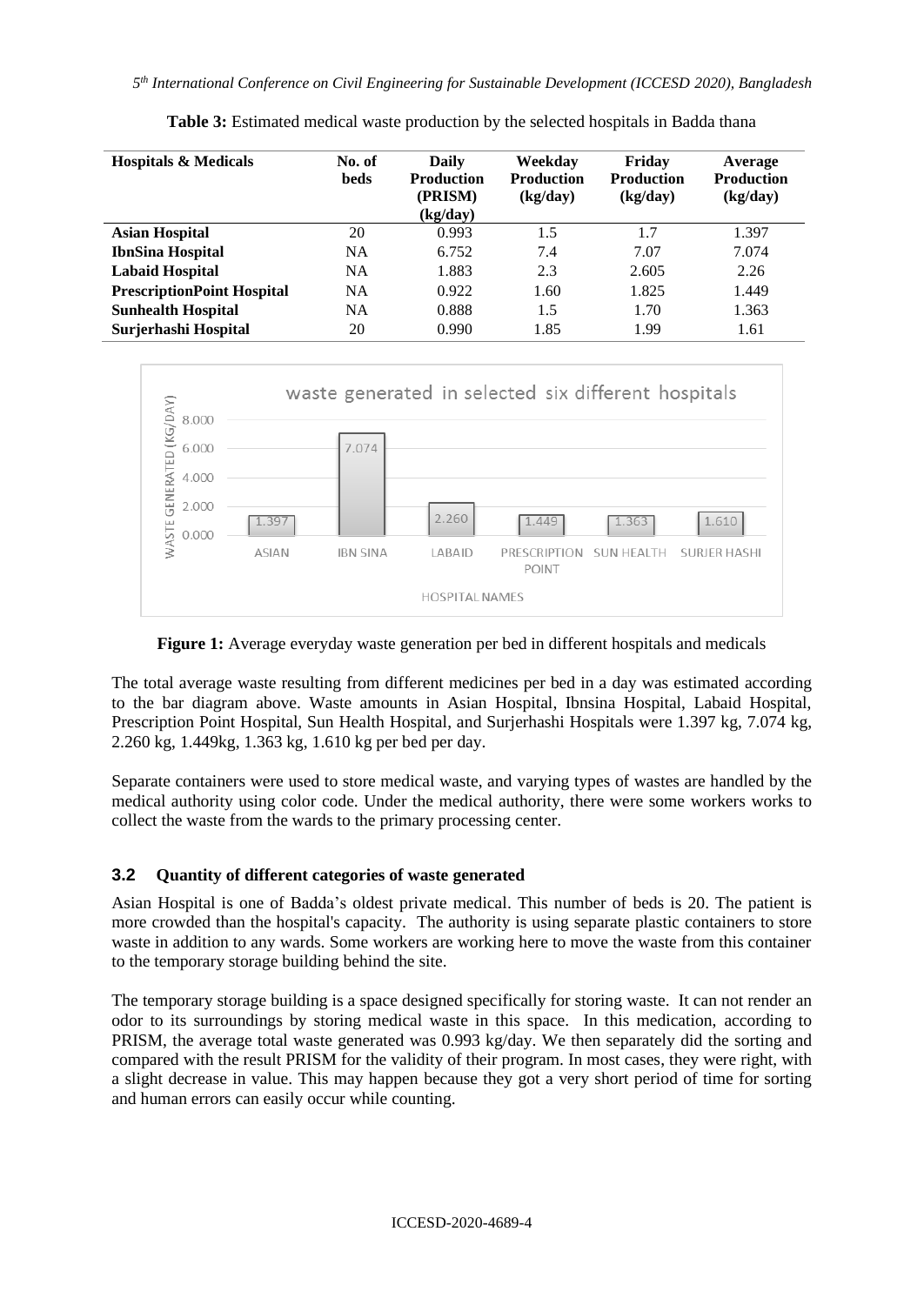*5 th International Conference on Civil Engineering for Sustainable Development (ICCESD 2020), Bangladesh*

| <b>Types of waste</b> | Waste generated $(kg/day)$ |               |                   |                              |
|-----------------------|----------------------------|---------------|-------------------|------------------------------|
|                       | PRISM Bangladesh           | Field Work    | <b>Field Work</b> | Comparison $[(Ob1+Ob2)/2]$ - |
|                       | foundation                 | Observation 1 | Observation 2     | PRISM Bangladesh             |
|                       |                            |               |                   | foundation)                  |
| <b>Infectious</b>     | 0.78                       | 0.92          | 0.95              | 0.155                        |
| <b>Sharps</b>         | 0.10                       | 0.40          | 0.45              | 0.325                        |
| <b>Recycled</b>       | 0.053                      | 0.19          | 0.13              | 0.107                        |
| <b>Total</b>          | 0.993                      | 1.51          | 1.53              | 0.527                        |

| Table 4: Generation of medical waste in Asian Hospital |  |
|--------------------------------------------------------|--|
|--------------------------------------------------------|--|

Likewise, in Table 4, all the data were compared for all the six hospitals with the PRISM foundation. The waste collected by the waste collection vehicles of Dhaka City Corporation from this temporary location. DCC collects and disposes of waste in the Matuail region. Before dumping, they do not treat the waste.

# **3.3 Contributions of six hospitals in a different category of waste**

This section discusses the current situation where various kinds of medical discharge are produced from different sources. One of the objectives of this study is to examine the types of waste generated from different hospitals. Different waste materials are produced and waste is typed as the following class for better management options. From Figure 2, the percentage of different waste from the six hospitals can be seen. Out of the three wastes categories infectious waste holds a major chunk of 81%. Whereas, the sharp waste contains 16% and recycled wastes only 3%.



**Figure 2:** Percentage of different waste accumulated after separation

Figure 3, 4, 5 expresses the same thing but for different category of waste. It may be seen as in Figure 3, the maximum percentage of sharp waste that is generated in Badda thana comes from IBN SINA hospitals which are about 49%. The next big contributor in this category is LAB AID hospitals with a percentage of 39%.



**Figure 3:** Percentage contribution of six hospitals to sharp waste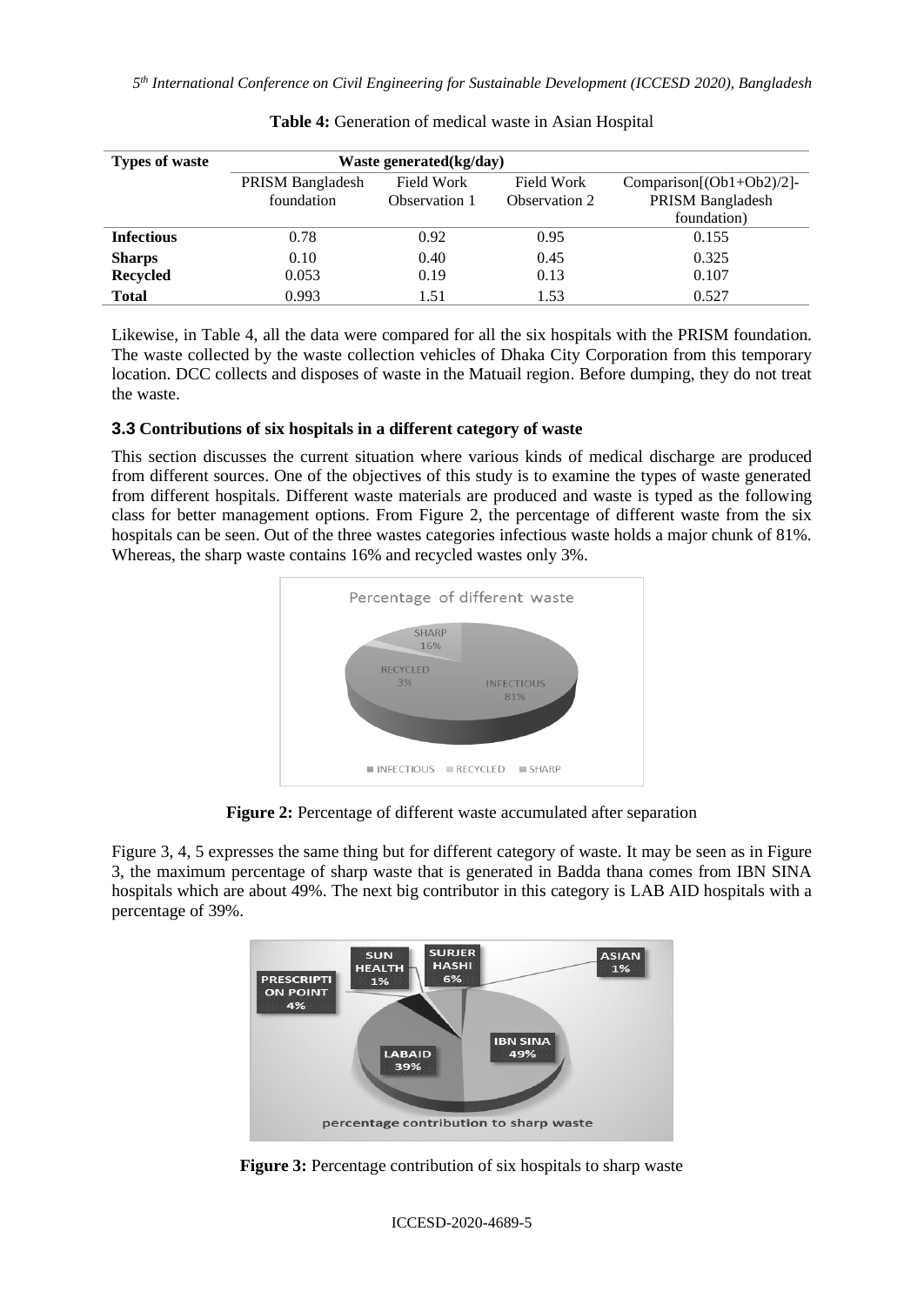The similar process was followed for Figure 4 and Figure 5 to find out the most contributing hospital in infectious waste and recycled waste. In both cases, IBN SINA was the major contributor. But in case of recycled waste ASIAN hospital holds the major position surpassing LAB AID hospital right after IBNSINA hospital.



**Figure 4:** Percentage contribution of six hospitals to infectious waste



**Figure 5:** Percentage contribution of six hospitals to recycled waste

## **3.4 Disposal method and dumping site**

Safe disposal is the most important thing in hospital waste management. Matuail, approximately eight kilometers south of Dhaka from Gulisthan / zero points, is used for solid waste dumping. The DCC authority uses various open locations to dump landfill waste, which increases the local community's risk of health hazards.



**Figure 6:** Matuail area; the waste dumping site

ICCESD-2020-4689-6